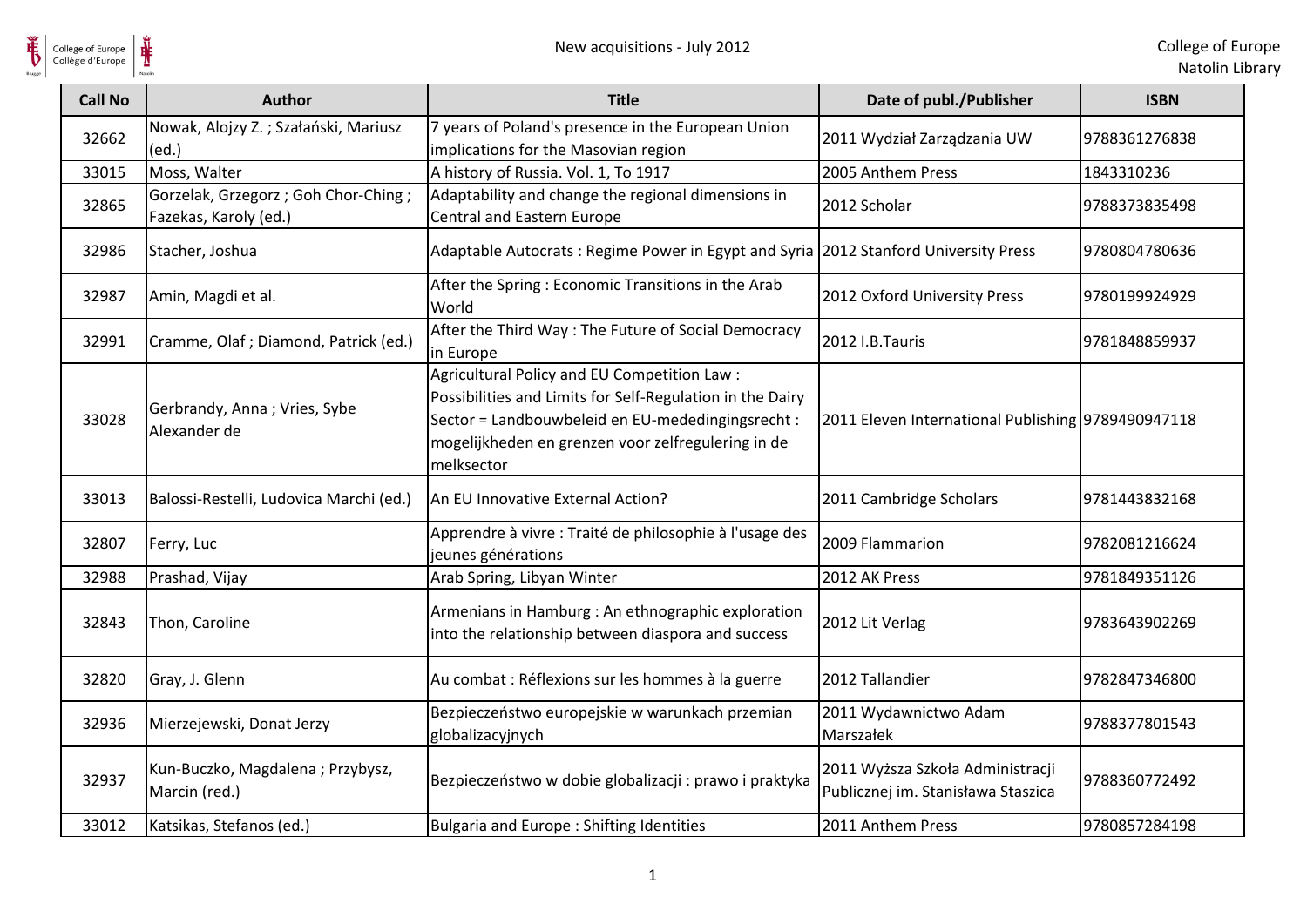

| <b>Call No</b> | <b>Author</b>                                                         | <b>Title</b>                                                                                                         | Date of publ./Publisher           | <b>ISBN</b>   |
|----------------|-----------------------------------------------------------------------|----------------------------------------------------------------------------------------------------------------------|-----------------------------------|---------------|
| 32866          | Woźnica, Rafał                                                        | Bułgarska polityka wewnętrzna a proces integracji z<br>Unią Europejską                                               | 2012 Księgarnia Akademicka        | 9788376381749 |
| 32934          | Bendyk, Edwin                                                         | <b>Bunt sieci</b>                                                                                                    | 2012 Polityka Spółdzielnia Pracy  | 9788362148868 |
| 33001          | Zachariadis, Theodoros I. (ed.)                                       | Cars and Carbon: Automobiles and European Climate<br>Policy in a Global Context                                      | 2012 Springer                     | 9789400721227 |
| 32976          | Singer, Barry                                                         | Churchill style : the art of being Winston Churchill                                                                 | 2012 Abrams Image                 | 9780810996434 |
| 33011          | Ince, Besak                                                           | Citizenship and Identity in Turkey: From Atatürk's<br>Republic to the Present Day                                    | 2012 I.B.Tauris                   | 9781780760261 |
| 32992          | Lindenberger, Thomas (ed.)                                            | Vowinckel, Annette ; Payk, Marcus M. ; Cold War Cultures : Perspectives on Eastern and<br>Western European Societies | 2012 Berghahn Books               | 9780857452436 |
| 33002          | Hüschelrath, Kai                                                      | Competition Policy Analysis: An Integrated Approach                                                                  | 2009 Physica Verlag               | 9783790820898 |
| 32774          | Krumm, Reinhard ; Medvedev, Sergei ;<br>Schröder, Hans-Henning (eds.) | Constructing Identities in Europe : German and Russian<br>Perspectives                                               | 2012 Nomos                        | 9783832972219 |
| 32840          | Lapavitsas, Costas (et al.).                                          | Crisis in the Eurozone                                                                                               | 2012 Verso Books                  | 9781844679690 |
| 32896          | Aleksijewicz, Swietłana                                               | Czarnobylska modlitwa: Kronika przyszłości                                                                           | 2012 Wydawnictwo Czarne           | 9788375363715 |
| 32813          | Beevor, Antony                                                        | D-Day et la bataille de Normandie                                                                                    | 2011 Librairie générale française | 9782253133308 |
| 32940          | Rydlewski, Grzegorz (red.)                                            | Decydowanie publiczne : Polska na tle innych państw<br>członkowskich Unii Europejskiej                               | 2011 Dom Wydawniczy Elipsa        | 9788371510496 |
| 33003          | Bünger, Dirk                                                          | Deficits in EU and US Mandatory Environmental<br><b>Information Disclosure</b>                                       | 2012 Springer                     | 9783642227561 |
| 33109          | Mannitz, Sabine (ed.)                                                 | Democratic Civil-Military Relations : Soldiering in 21st-<br>Century Europe                                          | 2012 Routledge                    | 9780415516464 |
| 32977          | Boschi, Renato Raul ; Santana, Carlos<br>Henrique (ed.)               | Development and Semi-periphery : Post-neoliberal<br>Trajectories in South America and Central Eastern<br>Europe      | 2012 Anthem Press                 | 9780857284402 |
| 32978          | Althaus, Frank; Sutcliffe, Mark (ed.)                                 | Drawing the curtain : the Cold War in cartoons                                                                       | 2012 Fontanka                     | 9781906257064 |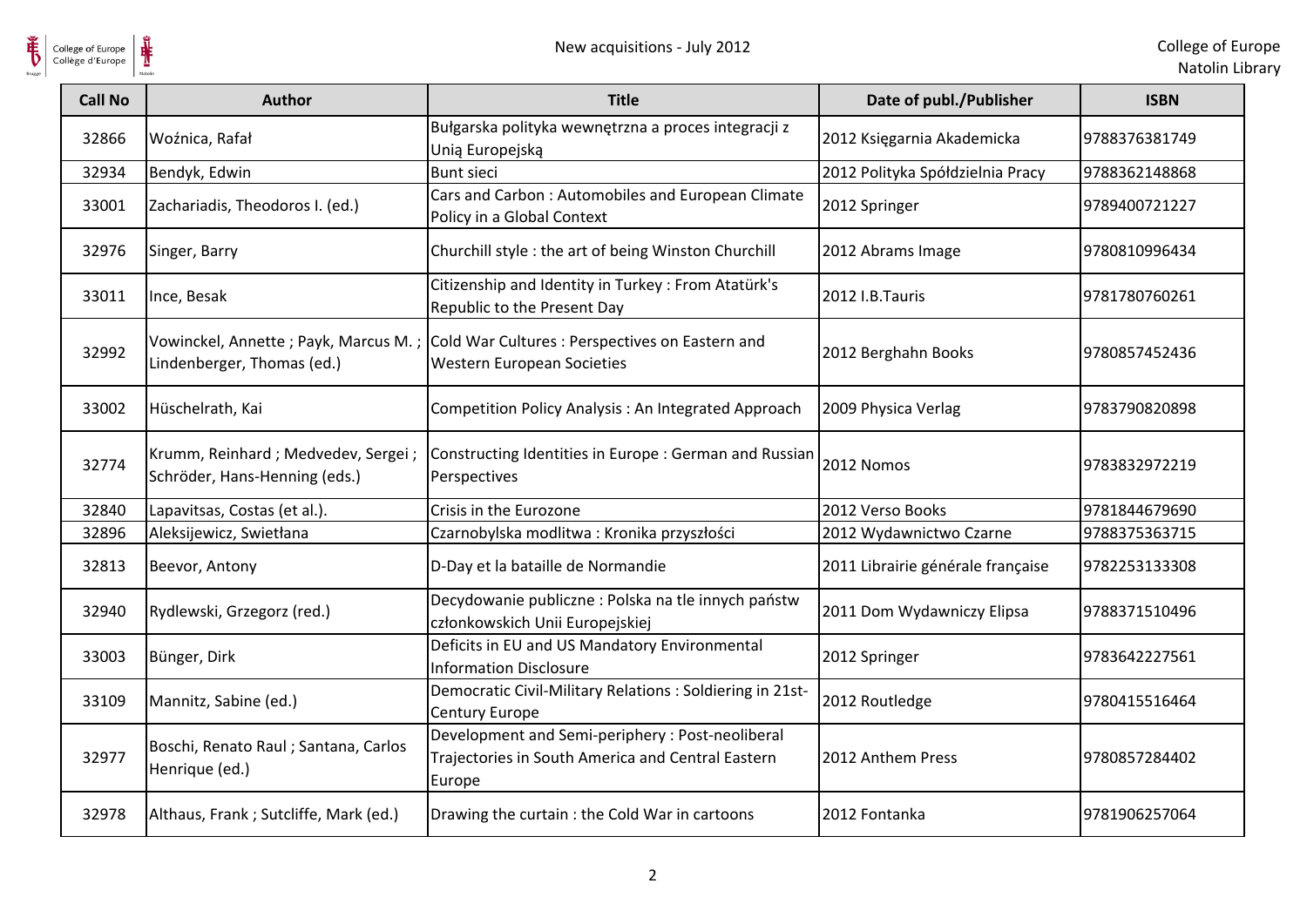

| <b>Call No</b> | <b>Author</b>                                               | <b>Title</b>                                                                                                                               | Date of publ./Publisher                                                | <b>ISBN</b>   |
|----------------|-------------------------------------------------------------|--------------------------------------------------------------------------------------------------------------------------------------------|------------------------------------------------------------------------|---------------|
| 32867          | Russell, Bertrand                                           | Dzieje zachodniej filozofii i jej związki z rzeczywistością<br>polityczno-społeczną od czasów najdawniejszych do<br>dziś                   | 2012 Wydawnictwo Aletheia                                              | 9788361182856 |
| 32967          | Schiek, Dagmar                                              | Economic and Social Integration : the Challenge for EU<br><b>Constitutional Law</b>                                                        | 2012 Edward Elgar                                                      | 9781848445420 |
| 32868          | Jaskiernia, Jerzy (red. nauk.)                              | Efektywność europejskiego systemu ochrony praw<br>człowieka : obszary analizy skuteczności europejskiego<br>systemu ochrony praw człowieka | 2012 Wydawnictwo Adam<br>Marszałek                                     | 9788377802373 |
| 33166          | Krugman, Paul; Wells, Robin; Graddy,<br>Kathryn             | <b>Essentials of Economics</b>                                                                                                             | 2011 Worth Publishers                                                  | 9781429218290 |
| 33110          | Smith, David J.; Hiden, John                                | Ethnic Diversity and the Nation State: National cultural<br>autonomy revisited                                                             | 2012 Routledge                                                         | 9780415696906 |
| 32970          | Hancher, Leigh; Ottervanger, Tom;<br>Slot, Piet Jan         | <b>EU State Aids</b>                                                                                                                       | 2012 Sweet & Maxwell                                                   | 9780414046566 |
| 33018          | Schwarze, Jürgen (Hrsg.)                                    | EU-Kommentar                                                                                                                               | 2012 Nomos                                                             | 9783832963293 |
| 32933          | Gołoś, Michał; Kasińska-Metryka,<br>Agnieszka (red.)        | Europa regionów                                                                                                                            | 2011 Wydawnictwo Adam<br>Marszałek; Wyższa Szkoła<br>Stosunków Międzyn | 9788376119045 |
| 32941          | ; Kaźmierczak, Katarzyna (red.)                             | Adamczyk, Arkadiusz; Biniecka, Paulina Europa XX wieku między totalitaryzmem,<br>autorytaryzmem a demokracją                               | 2011 Instytut Stosunków<br>Międzynarodowych                            | 9788377260302 |
| 32950          | Brague, Rémi                                                | Europa, droga rzymska                                                                                                                      | 2012 Fundacja Świętego Mikołaja.<br>Redakcja "Teologii Politycznej"    | 9788362884087 |
| 33116          | Costa-Font, Joan (ed.)                                      | Europe and the Mediterranean Economy                                                                                                       | 2012 Routledge                                                         | 9780415667654 |
| 32974          | Tiersky, Ronald; Jones, Erik;<br>Genugten, Saskia van (ed.) | Europe Today: A Twenty-first Century Introduction                                                                                          | 2011 Rowman & Littlefield<br>Publishers                                | 9780742567733 |
| 32962          | Schütze, Robert                                             | European Constitutional Law                                                                                                                | 2012 Cambridge University Press                                        | 9780521732758 |
| 32963          | Devenney, James; Kenny, Mel (eds.)                          | European Consumer Protection: Theory and Practice                                                                                          | 2012 Cambridge University Press                                        | 9781107013018 |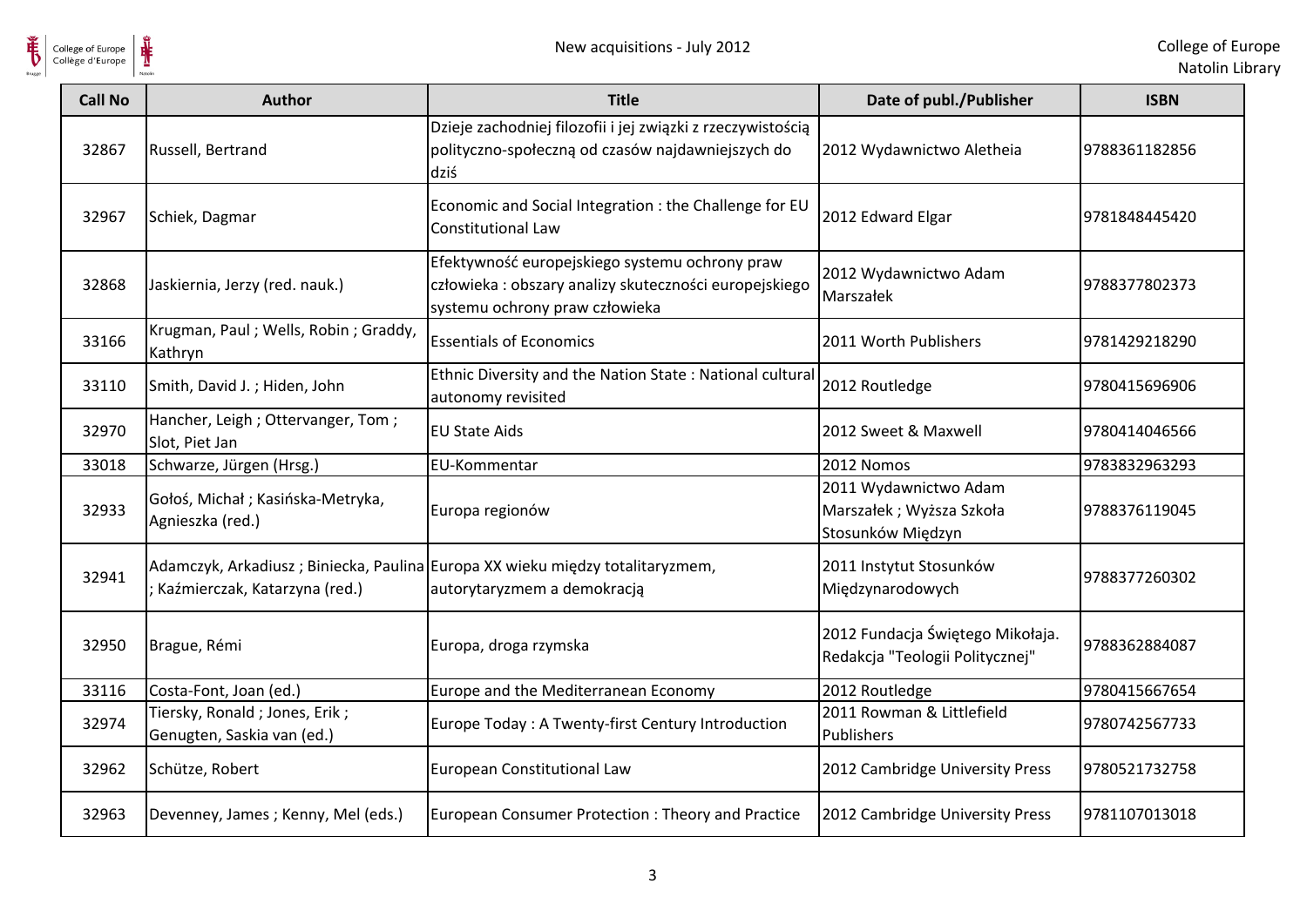**HE** 

| <b>Call No</b> | Author                                                               | <b>Title</b>                                                                                                                       | Date of publ./Publisher                          | <b>ISBN</b>                       |
|----------------|----------------------------------------------------------------------|------------------------------------------------------------------------------------------------------------------------------------|--------------------------------------------------|-----------------------------------|
| 33004          | ed. by Gutwirth, Serge  [et al.]                                     | European Data Protection : In Good Health?                                                                                         | 2012 Springer                                    | 9789400729025                     |
| 32859          | Roggenkamp, Martha M.; Woolley,<br>Olivia (eds.)                     | European Energy Law Report IX                                                                                                      | 2012 Intersentia                                 | 9781780680798                     |
| 32993          | Rindler Schjerve, Rosita; Vetter, Eva                                | European multilingualism : current perspectives and<br>challenges                                                                  | 2012 Multilingual Matters                        | 9781847697356 (alk.<br>paper) 978 |
| 33005          | Damm, Jens; Lim, Paul (eds.)                                         | European Perspectives on Taiwan                                                                                                    | 2012 Springer VS                                 | 9783531185804                     |
| 32943          | Świątkowski, Andrzej                                                 | European Union Private International Labour Law                                                                                    | 2012 Jagellonian University Press                | 9788323331728                     |
| 32841          | Külahci, Erol (ed.)                                                  | Europeanisation and Party Politics : How the EU Affects<br>Domestic Actors, Patterns and Systems                                   | 2012 ECPR Press                                  | 9781907301223                     |
| 32829          | Fischer, Robert                                                      | Europeanization of Migration Policy : the Schengen<br>Acquis between the Priorities of Legal Harmonization<br>and Fragmentation    | 2012 Peter Lang                                  | 9783631631256                     |
| 32979          | Vamvakas, Nancy A.                                                   | Europeanizing Greece: the Effects of Ten Years of EU<br>Structural Funds, 1989-1999                                                | 2012 University of Toronto Press                 | 9781442641419                     |
| 32944          | Rudnicki, Maciej; Haładyj, Anna;<br>Sobieraj, Kamila (red.)          | Europeizacja prawa ochrony środowiska                                                                                              | 2011 Wydawnictwo KUL                             | 9788377023204                     |
| 32945          | Grzelak, Agnieszka; Królikowski,<br>Michał; Sakowicz, Andrzej (red.) | Europejskie prawo karne                                                                                                            | 2012 Wydawnictwo C. H. Beck                      | 9788325510688                     |
| 32946          | Sokołowski, Marcin                                                   | Europejskie Zgrupowanie Interesów Gospodarczych w<br>prawie polskim                                                                | 2012 Wydawnictwo C.H. Beck                       | 9788325533465                     |
| 32775          | Beneyto, José María ; Pernice, Ingolf<br>(eds.)                      | Europe's Constitutional Challenges in the Light of the<br>Recent Case Law of National Constitutional Courts :<br>Lisbon and Beyond | 2011 Nomos                                       | 9783832967246                     |
| 32776          | Angelescu, Irina; Gherghina, Sergiu;<br>Flather, Paul (eds.)         | Facets of Migration in Contemporary Europe :<br>Interdisciplinary Approaches to Specific Challenges                                | 2010 Ibidem-Verlag                               | 9783838200910                     |
| 32630          | Nowak, Celina (ed.)                                                  | Fight Against EU Fraud : Administrative and Criminal<br>Law Issues                                                                 | 2011 LEX a Wolters Kluwer business 9788326407161 |                                   |
| 32916          | Domeracki, Piotr et al.                                              | Filozoficzne i kulturowe aspekty integracji europejskiej                                                                           | 2011 Wydawnictwo Politechniki<br>Gdańskiej       | 9788373483590                     |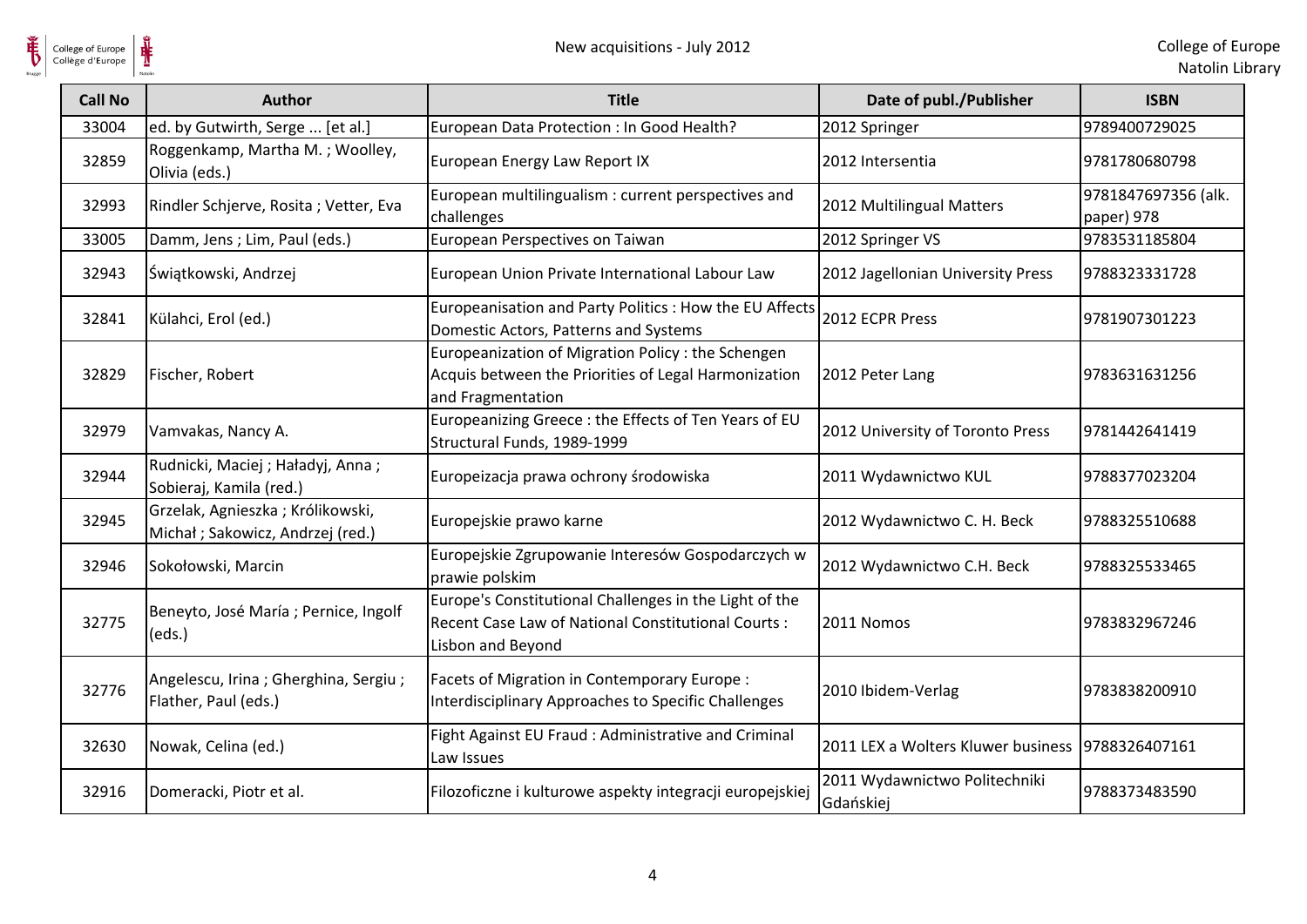

**HE** 

| <b>Call No</b> | <b>Author</b>                                             | <b>Title</b>                                                                                                              | Date of publ./Publisher                                  | <b>ISBN</b>   |
|----------------|-----------------------------------------------------------|---------------------------------------------------------------------------------------------------------------------------|----------------------------------------------------------|---------------|
| 32980          | Peeters, Kris                                             | Barroso, José Manuel; Daems, Herman   Flanders in EU 2020: With Comments of the Flemish<br><b>Stakeholders</b>            | 2011 Lannoocampus                                        | 9789020998498 |
| 33032          | Block, Ludo                                               | From Politics to Policing : The Rationality Gap in EU<br><b>Council Policy-Making</b>                                     | 2011 Eleven International Publishing 9789490947378       |               |
| 33041          | Enderle-Burcel, Gertrude et al. (ed.)                     | Gaps in the iron curtain : economic relations between<br>neutral and socialist countries in Cold War Europe               | 2009 Jagiellonian University Press                       | 9788323325321 |
| 32914          | Moïsi, Dominique                                          | Geopolityka emocji : jak kultury strachu, upokorzenia,<br>nadziei przeobrażają świat                                      | 2012 Wydawnictwo Naukowe PWN                             | 9788301168346 |
| 33033          | Mustafa, Sam A.                                           | Germany in the Modern World: A New History                                                                                | 2011 Rowman & Littlefield<br>Publishers                  | 9780742568020 |
| 32856          | Gross, Jan Tomasz; Grudzińska-Gross,<br>Irena             | Golden Harvest: Events at the Periphery of the<br>Holocaust                                                               | 2012 Oxford University Press                             | 9780199731671 |
| 32935          | Dworak, Edyta                                             | Gospodarka oparta na wiedzy w Polsce : ocena,<br>uwarunkowania, perspektywy                                               | 2012 Wydawnictwo Uniwersytetu<br>Łódzkiego               | 9788375256673 |
| 32926          | Krajewski, Piotr (red.)                                   | Gospodarka Polski w perspektywie wstąpienia do<br>strefy euro : ujęcie ilościowe                                          | 2012 Polskie Wydawnictwo<br>Ekonomiczne                  | 9788320820041 |
| 33111          | Hveem, Helge ; Knutsen, Carl Henrik<br>(eds.)             | Governance and Knowledge: The politics of foreign<br>investment, technology and ideas                                     | 2012 Routledge                                           | 9780415698481 |
| 33014          | Borg-Barthet, Justin                                      | Governing Law of Companies in EU Law                                                                                      | 2012 Hart Publishing                                     | 9781849462969 |
| 32641          | Kostjasov, Jurij; Kurilo, Olga; Zariczny,<br>Piotr (red.) | Granice i ich pokonywanie w przestrzeni polsko-<br>niemiecko-rosyjskiej                                                   | 2012 Adam Marszałek                                      | 9788377801888 |
| 32948          | Jasiecki, Krzysztof (red.)                                | Grupy interesu i lobbing : polskie doświadczenia w<br>unijnym kontekście                                                  | 2011 Wydawnictwo Instytutu<br>Filozofii i Socjologii PAN | 9788376830407 |
| 32981          | Kalb, Don ; Halmai, Gábor (ed.)                           | Headlines of Nation, Subtexts of Class: Working-Class<br>Populism and the Return of the Repressed in<br>Neoliberal Europe | 2011 Berghahn Books                                      | 9780857452030 |
| 32860          | ed. by Toebes, Brigit (et al.)                            | Health and Human Rights in Europe                                                                                         | 2012 Intersentia                                         | 9789400001510 |
| 32816          | Norwich, John Julius                                      | Histoire de la Méditerranée                                                                                               | 2012 Perrin                                              | 9782262038298 |
| 32872          | Walkowski, Grzegorz Kazimierz                             | Historia doktryn politycznych i prawnych w zarysie                                                                        | 2012 Walkowski: Euro-Omni                                | 9788393093250 |
| 33034          | Elsie, Robert                                             | <b>Historical Dictionary of Kosovo</b>                                                                                    | 2011 Scarecrow Press                                     | 9780810872318 |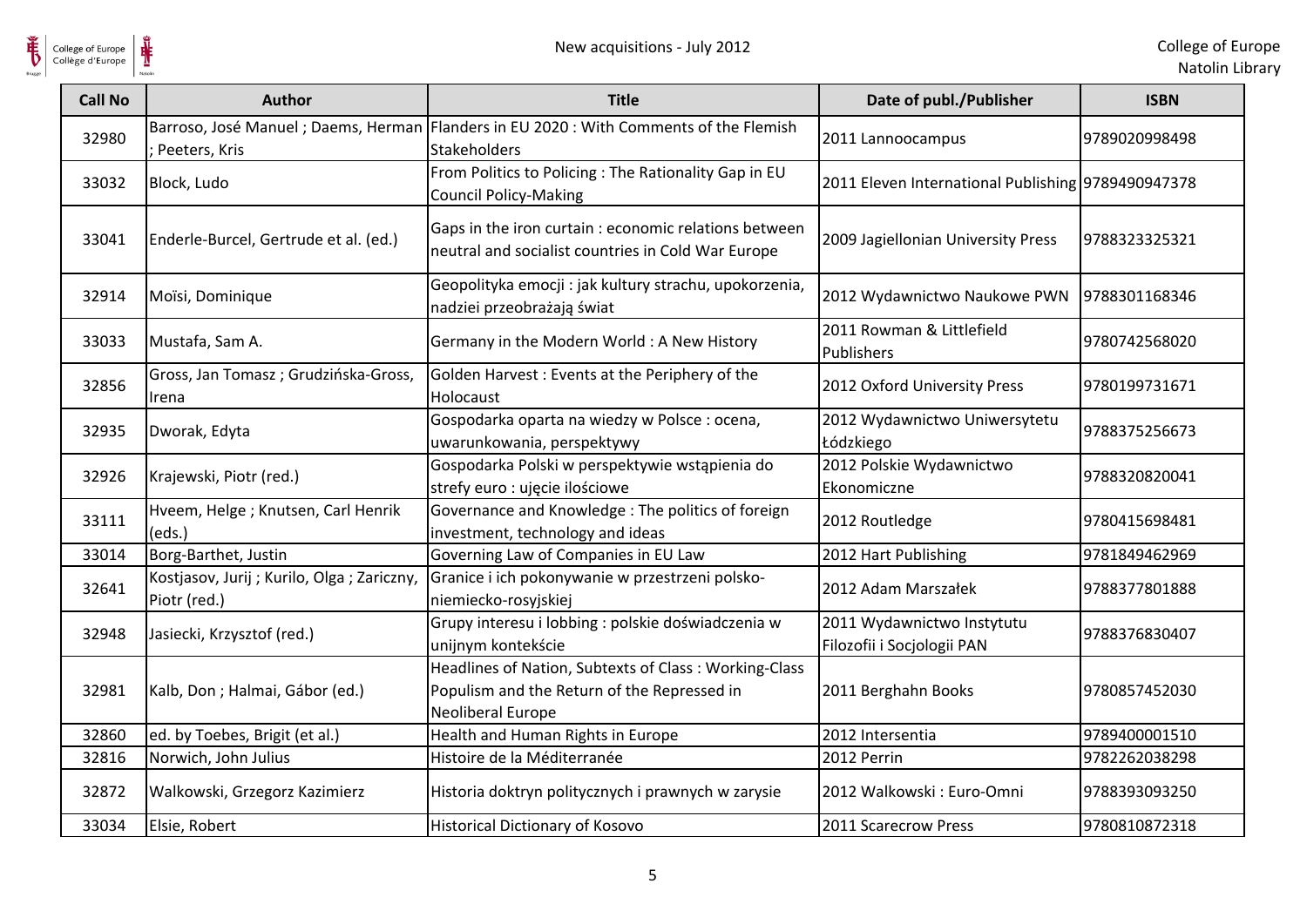

**单** 

| <b>Call No</b> | <b>Author</b>                                                              | <b>Title</b>                                                                                                  | Date of publ./Publisher                                                                   | <b>ISBN</b>                    |
|----------------|----------------------------------------------------------------------------|---------------------------------------------------------------------------------------------------------------|-------------------------------------------------------------------------------------------|--------------------------------|
| 33035          | Sužiedėlis, Saulius                                                        | Historical dictionary of Lithuania                                                                            | 2011 Scarecrow Press                                                                      | 9780810849143                  |
| 32961          | Hazareesingh, Sudhir                                                       | In the Shadow of the General : Modern France and the<br>Myth of de Gaulle                                     | 2012 Oxford University Press                                                              | 9780195308884                  |
| 32971          | Feiler, Lukas                                                              | Information Security Law in the EU and the U.S. : A Risk-<br><b>Based Assessment of Regulatory Policies</b>   | 2012 Springer                                                                             | 9783709109250                  |
| 32664          | Granieri, Massimiliano; Renda, Andrea                                      | Innovation law and policy in the European Union:<br>towards horizon 2020                                      | 2012 Springer-Verlag Italia                                                               | 9788847019164                  |
| 32873          | Paulos, John Allen                                                         | Innumeracy : matematyczna ignorancja i jej<br>konsekwencje w dobie nowoczesnej technologii                    | 2012 CeDeWu                                                                               | 9788375560152                  |
| 32650          | Firlit-Fesnak, Grażyna; Jaroszewska,<br>Emilia ; Oberloskamp, Helga (red.) | Integracja społeczna jako wyzwanie polityki społecznej<br>i pracy socjalnej                                   | 2012 ASPRA-JR                                                                             | 9788375453416                  |
| 32861          | Dijkhoff, Tineke                                                           | International Social Security Standards in the European<br>Union: The Cases of the Czech Republic and Estonia | 2011 Intersentia                                                                          | 9781780680248                  |
| 32982          | Tonra, Ben et al. (ed.)                                                    | Irish Foreign Policy                                                                                          | 2012 Gill & Macmillan                                                                     | 9780717152643                  |
| 32999          | Hirt, Sonia A.                                                             | Iron Curtains: Gates, Suburbs, and Privatization of<br>Space in the Post-socialist city                       | 2012 Wiley & Sons                                                                         | 9781444338263                  |
| 33097          | Giacomello, Giampiero; Verbeek,<br>Bertjan (ed.)                           | Italy's foreign policy in the twenty-first century : the<br>new assertiveness of an aspiring middle power     | 2011 Lexington Books                                                                      | 9780739148686                  |
| 32874          | Mayer, Robert; Rzychoń, Tomasz                                             | Jak wygrać każde negocjacje : nie podnosząc głosu, nie<br>tracąc zimnej krwi i nie wybuchając gniewem         | 2012 MT Biznes                                                                            | 9788377463376                  |
| 32929          | Bolibrzuch, Paulina                                                        | Jego Królewska Mość Silvio Berlusconi : przypadek<br>'demokratycznej monarchii oświeconej"                    | 2011 Instytut Studiów Politycznych<br>Polskiej Akademii Nauk: Oficyna<br>Wydawnicza ASPRA | 9788360580691<br>9788375452532 |
| 32947          | Benson, Leslie                                                             | Jugosławia: Historia w zarysie                                                                                | 2011 Wydawnictwo Uniwersytetu<br>Jagiellońskiego                                          | 9788323332022                  |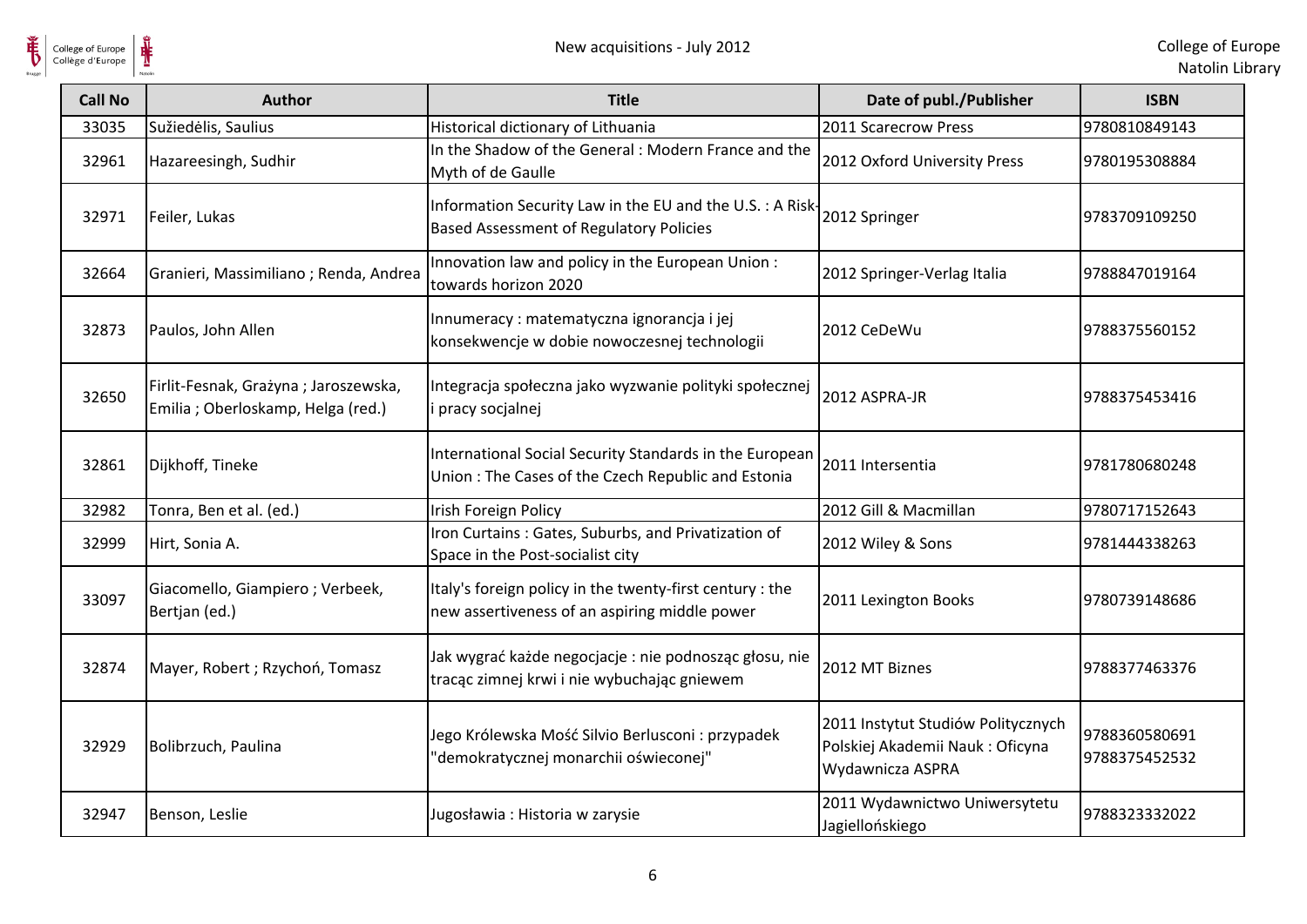

| College of Europe<br>Collège d'Europe | ⋕<br>New acquisitions - July 2012                       |                                                                                                                                                                                                                |                                              | College of Eur<br>Natolin Lib |
|---------------------------------------|---------------------------------------------------------|----------------------------------------------------------------------------------------------------------------------------------------------------------------------------------------------------------------|----------------------------------------------|-------------------------------|
| <b>Call No</b>                        | <b>Author</b>                                           | <b>Title</b>                                                                                                                                                                                                   | Date of publ./Publisher                      | <b>ISBN</b>                   |
| 32951                                 | Najjar, Alexandre                                       | Kaddafi: Anatomia tyrana                                                                                                                                                                                       | 2012 Wydawnictwo Dolnośląskie                | 9788324592425                 |
| 32942                                 | Wrycza, Joanna                                          | Kreatywna praca dyplomowa : jak stworzyć fascynujący<br>tekst naukowy                                                                                                                                          | 2011 Wydawnictwo Helion                      | 9788324633517                 |
| 32805                                 | Brayard, Florent                                        | La "solution finale de la question juive" : la technique,<br>le temps et les catégories de la décision                                                                                                         | 2004 Fayard                                  | 221361363X                    |
| 32804                                 | Beevor, Antony                                          | La chute de Berlin                                                                                                                                                                                             | 2002 Editions de Fallois                     | 2877054395                    |
| 32794                                 | Girard, Charlotte (dir.)                                | La lutte contre le terrorisme : l'hypothèse de la<br>circulation des normes                                                                                                                                    | 2012 Bruylant                                | 9782802735304                 |
| 32788                                 | Panagoulias, Konstantinos I.                            | La procéduralisation des droits substantiels garantis<br>par la convention européenne des droits de l'homme                                                                                                    | 2011 Bruylant                                | 9782802729235                 |
| 32810                                 | Ferry, Luc                                              | La révolution de l'amour : Pour une spiritualité laïque                                                                                                                                                        | 2011 J'ai lu                                 | 9782290035344                 |
| 32803                                 | Ferry, Luc; Laignel-Lavastine,<br>Alexandra             | L'Anticonformiste : Une autobiographie intellectuelle                                                                                                                                                          | 2011 Denoël                                  | 9782207261613                 |
| 32790                                 | Resteigne, Delphine                                     | Le militaire en opérations multinationales : Regards<br>croisés en Afghanistan, en Bosnie, au Liban                                                                                                            | 2012 Bruylant                                | 9782802730507                 |
| 32832                                 | Cserne, Péter ; Könczöl, Miklós (ed.)                   | Legal and Political Theory in the Post-National Age :<br>Selected papers presented at the Second Central and<br>Eastern European Forum for Legal, Political and Social<br>Theorists (Budapest, 21-22 May 2010) | 2011 Peter Lang                              | 9783631615829                 |
| 33059                                 | Saarilahti, Ilkka.                                      | Les procédures budgétaires de l'Union europeenne de<br>2009 à 2011 : du traité de Nice au traité de Lisbonne /                                                                                                 | 2011. European Press Academic<br>Publishing, | 9788883980725                 |
| 32793                                 | Delas, Olivier ; Leuprecht, Michaela<br>(textes réunis) | Liber Amicorum Peter Leuprecht                                                                                                                                                                                 | 2012 Bruylant                                | 9782802734819                 |
| 32952                                 | Sadurski, Wojciech                                      | Liberał po przejściach: Publicystyka i eseje 2003-2006                                                                                                                                                         | 2007 Wydawnictwo Sens                        | 9788386944682                 |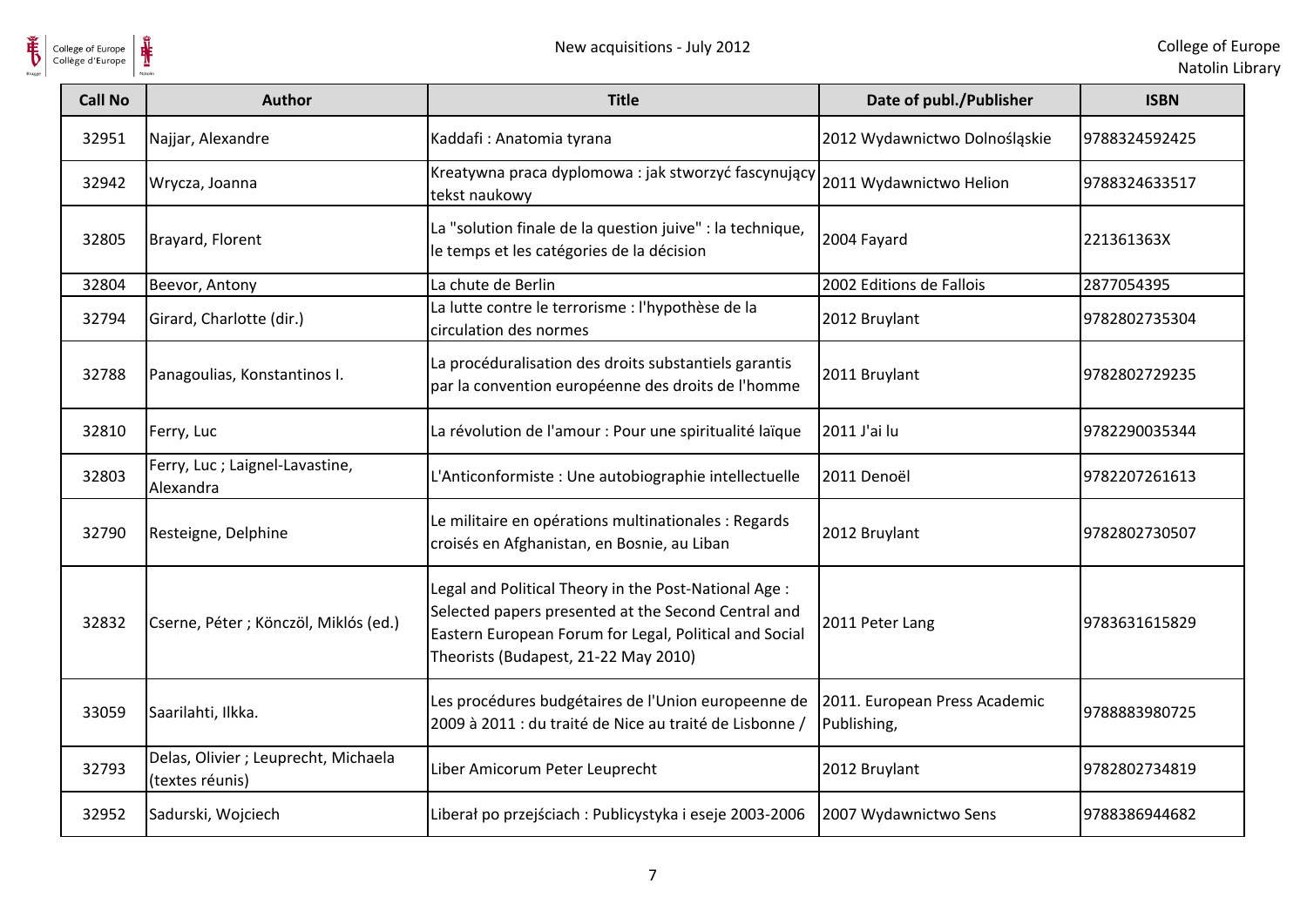

| <b>Call No</b> | <b>Author</b>                                               | <b>Title</b>                                                                                                                      | Date of publ./Publisher                                   | <b>ISBN</b>                 |
|----------------|-------------------------------------------------------------|-----------------------------------------------------------------------------------------------------------------------------------|-----------------------------------------------------------|-----------------------------|
| 33117          | Ó Beacháin, Donnacha; Sheridan, Vera<br>Stan, Sabina (eds.) | Life in Post-Communist Eastern Europe after EU<br>Membership: Happy ever after?                                                   | 2012 Routledge                                            | 9780415680844               |
| 32844          | Kokot, Waltraud (ed.)                                       | Living and working in Sofia: Ethnographies of agency,<br>social relations and livelihood strategies in the capital<br>of Bulgaria | 2012 Lit Verlag                                           | 9783643902207               |
| 32919          | Opalińska, Agnieszka                                        | Lustracja w Polsce i w Niemczech                                                                                                  | <b>2012 Atut</b>                                          | 9788374328241               |
| 32894          | Stalder, Felix                                              | Manuel Castells : teoria społeczeństwa sieci                                                                                      | 2012 Wydawnictwo Uniwersytetu<br>Jagiellońskiego          | 9788323332886               |
| 32990          | Seegel, Steven                                              | Mapping Europe's Borderlands: Russian Cartography<br>in the Age of Empire                                                         | 2012 The University of Chicago<br>Press                   | 9780226744254               |
| 32779          | Czybulka, Detlef (ed.)                                      | Marine Nature Conservation and Management at the<br>borders of the European Union                                                 | 2012 Nomos                                                | 9783832963514               |
| 32862          | Klip, André (ed.)                                           | Materials on European Criminal Law                                                                                                | 2012 Intersentia                                          | 9781780680538               |
| 32964          | Shevel, Oxana                                               | Migration, Refugee policy, and State Building in<br>Postcommunist Europe                                                          | 2011 Cambridge University Press                           | 9780521764797               |
| 32735          | ; Wagemann, Claudius                                        | Caiani, Manuela; della Porta, Donatella Mobilizing on the Extreme Right: Germany, Italy, and<br>the United States                 | 2012 Oxford University Press                              | 9780199641260               |
| 32781          | Evas, Tatjana; Liebert, Ulrike; Lord,<br>Christopher (eds.) | Multilayered Representation in the European Union:<br>Parliaments, Courts and the Public Sphere                                   | 2012 Nomos                                                | 9783832972189               |
| 33056          | Whyte, Philip                                               | Narrowing the Atlantic : the way forward for EU-US<br>trade and investment                                                        | <b>2009 CER</b>                                           | 9781901229899               |
| 33036          | Glover, Nikolas                                             | National Relations : Public diplomacy, national identity<br>and the Swedish Institute, 1945-1970                                  | 2011 Nordic Academic Press                                | 9789185509669               |
| 32972          | Miłosz, Czesław                                             | Native Realm : A Search for self-definition                                                                                       | 2002 Farrar, Straus and Giroux                            | 9780374528300<br>0374528306 |
| 32995          | Gruev, Daniel I.; Dupont, Martin S.<br>(eds.)               | NATO: Membership, Operations and Enlargement                                                                                      | 2012 Nova Science Publishers                              | 9781614704638               |
| 32899          | Pietraś, Marek; Olchowski, Jakub (red.)                     | NATO w pozimnowojennym środowisku (nie)<br>bezpieczeństwa                                                                         | 2011 Wydawnictwo Uniwersytetu<br>Marii Curie-Skłodowskiej | 9788377840634               |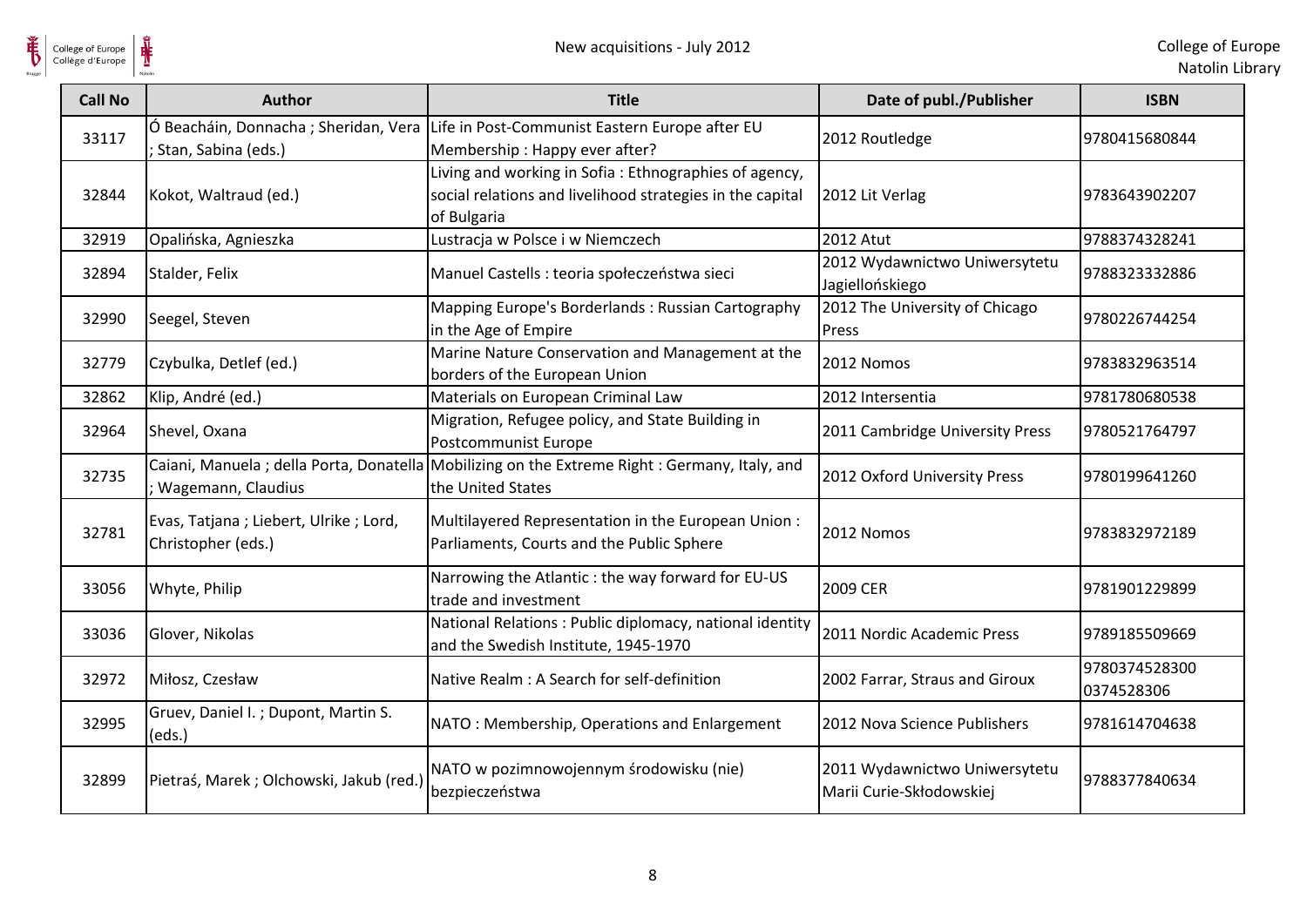

| <b>Call No</b> | <b>Author</b>                                                                | <b>Title</b>                                                                                                                 | Date of publ./Publisher                            | <b>ISBN</b>   |
|----------------|------------------------------------------------------------------------------|------------------------------------------------------------------------------------------------------------------------------|----------------------------------------------------|---------------|
| 32911          | Miklaszewski, Stanisław; Garlińska-<br>Bielawska, Joanna; Pera, Jacek (red.) | Natura i różnorodność przebiegu światowego kryzysu<br>gospodarczego                                                          | 2011 Difin                                         | 9788376415642 |
| 32984          | Knudsen, Ida Harboe                                                          | New Lithuania in Old Hands: Effects and Outcomes of<br>Europeanization in Rural Lithuania                                    | 2012 Anthem Press                                  | 9780857284532 |
| 32912          | Krasucki, Eryk; Sikorski, Tomasz;<br>Szczepańska, Anna (red.)                | Oblicza polskiej modernizacji: Próba bilansu<br>transformacji systemowej III Rzeczypospolitej                                | 2011 Wydawnictwo Adam<br>Marszałek                 | 9788376119199 |
| 32913          | Kozielecki, Józef                                                            | Obronić Polskę przed Polakami                                                                                                | 2012 Wydawnictwo Akademickie<br>Żak                | 9788362015436 |
| 32939          | Rybczyńska, Julita Agnieszka;<br>Demczuk, Agnieszka (red.)                   | Ochrona praw człowieka w Polsce po 1989 roku na tle<br>standardów międzynarodowych: wybrane zagadnienia Curie-Skłodowskiej   | 2012 Wydaw. Uniwersytetu Marii                     | 9788377841174 |
| 32895          | Forecki, Piotr                                                               | Od Shoah do "Strachu" : spory o polsko-żydowską<br>przeszłość i pamięć w debatach publicznych                                | 2010 Wydawnictwo Poznańskie                        | 9788371777844 |
| 32949          | Malicki, Krzysztof                                                           | Pamięć przeszłości pokolenia transformacji                                                                                   | 2012 Wydawnictwo Naukowe<br>Scholar                | 9788373835696 |
| 32879          | Kirzyński, Rafał                                                             | Parlament Europejski : Od Europejskiej Wspólnoty<br>Węgla i Stali do Traktatu z Lizbony. Rys historyczno-<br>instytucjonalny | 2012 Elipsa                                        | 9788371510847 |
| 33118          | Keman, Hans; Müller-Rommel,<br>Ferdinand (eds.)                              | Party Government in the New Europe                                                                                           | 2012 Routledge                                     | 9780415617741 |
| 32923          | Wojcik, Krystyna                                                             | Piszę akademicką pracę promocyjną - licencjacką,<br>magisterską, doktorską                                                   | 2012 LEX a Wolters Kluwer business   9788326416255 |               |
| 33037          | Aberth, John                                                                 | Plagues in World History                                                                                                     | 2011 Rowman & Littlefield<br>Publishers            | 9780742557055 |
| 32953          | Kochan, Marek                                                                | Pojedynek na słowa : techniki erystyczne w publicznych<br>sporach                                                            | 2012 Wydawnictwo Znak                              | 9788324019328 |
| 32959          | Borzęcki, Jerzy                                                              | Pokój ryski 1921 roku i kształtowanie się<br>międzywojennej Europy Wschodniej                                                | 2012 Polski Instytut Spraw<br>Międzynarodowych     | 9788362453320 |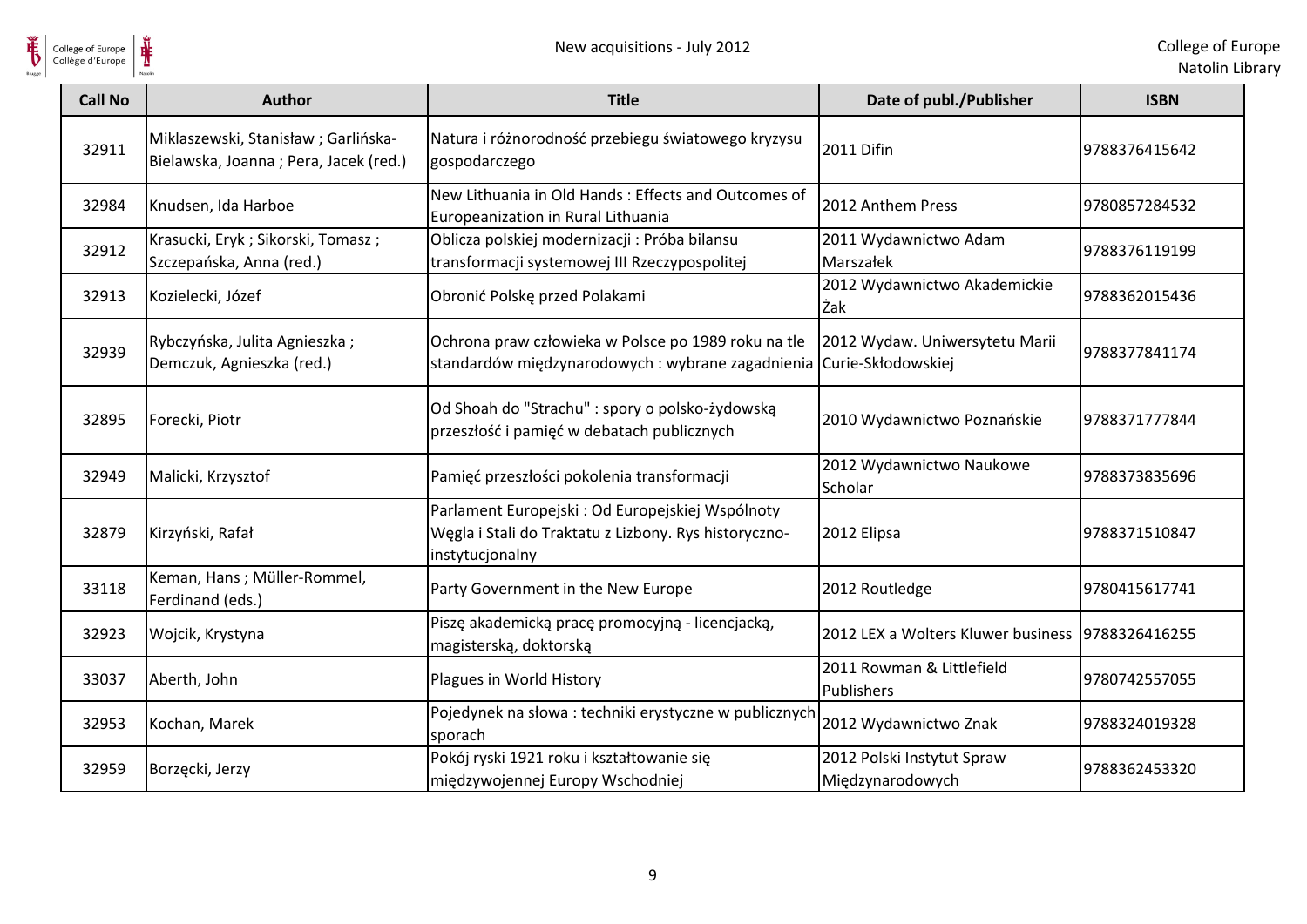

 $\frac{1}{\frac{1}{\sqrt{2}}}\sum_{\text{National}}$ 

| <b>Call No</b> | <b>Author</b>                                                         | <b>Title</b>                                                                                                                                           | Date of publ./Publisher                                                                           | <b>ISBN</b>   |
|----------------|-----------------------------------------------------------------------|--------------------------------------------------------------------------------------------------------------------------------------------------------|---------------------------------------------------------------------------------------------------|---------------|
| 32921          | Adamczyk, Artur; Zajączkowski, Kamil<br>(ed.)                         | Poland in the European Union: Adjustment and<br>Modernisation: Lessons for Ukraine                                                                     | 2012 Centre for Europe, University<br>of Warsaw; Faculty of International 8389547120<br>Relations |               |
| 32782          | Börzel, Tanja A.; Böttger, Katrin (eds.)                              | Policy Change in the EU's Immediate Neighbourhood :<br>A Sectoral Approach                                                                             | 2012 Nomos                                                                                        | 9783832974411 |
| 33190          | Kahn, Paul W.                                                         | Political Theology: Four New Chapters on the Concept<br>of Sovereignty                                                                                 | 2012 Columbia University Press                                                                    | 9780231153416 |
| 32783          | Krasnodębski, Zdzisław; Garsztecki,<br>Stefan; Ritter, Rüdiger (eds.) | Politics, History and Collective Memory in East Central<br>Europe                                                                                      | 2012 Krämer Verlag                                                                                | 9783896221100 |
| 32910          | Żuchowska, Dorota                                                     | Polityka kursu walutowego a inflacja w krajach Europy<br>Środkowo-Wschodniej                                                                           | 2012 CEDEWU                                                                                       | 9788375564488 |
| 32881          | Dubel, Przemysław                                                     | Polityka regionalna i fundusze strukturalne w praktyce                                                                                                 | 2012 Wydawnictwo Naukowe<br>Wydziału Zarządzania Uniwersytetu<br>Warszawskiego                    | 9788361276890 |
| 32882          | Pancer-Cybulska, Ewa; Szostak, Ewa<br>$(\text{red.})$                 | Polityka spójności w okresie 2014-2020 a rozwój<br>regionów Europy                                                                                     | 2011 Uniwersytet Ekonomiczny we<br>Wrocławiu                                                      | 9788376951515 |
| 32652          | Pancer-Cybulska, Ewa (red.)                                           | Polska i europejska polityka gospodarcza wobec<br>wyzwań XXI wieku: Księga jubileuszowa z okazji 45-<br>lecia pracy naukowej profesor Mirosławy Klamut | 2012 Wydawnictwo Uniwersytetu<br>Ekonomicznego We Wrocławiu                                       | 9788376952123 |
| 33006          | Fels, Enrico; Kremer, Jan-Frederik;<br>Kronenberg, Katharina (eds.)   | Power in the 21st century : international security and<br>international political economy in a changing world                                          | 2012 Springer                                                                                     | 9783642250811 |
| 32954          | Delpech, Thérèse                                                      | Powrót barbarzyństwa w XXI wieku                                                                                                                       | 2008 Nadir-Media Lazar                                                                            | 9788392245360 |
| 32836          | Baer, Josette (ed.)                                                   | Preparing Liberty in Central Europe : Political Texts<br>from the Spring of Nations 1848 to the Spring of<br>Prague 1968                               | 2006 Ibidem-Verlag                                                                                | 9783898215466 |
| 32920          | Sozański, Jarosław                                                    | Prezydencja w Unii Europejskiej                                                                                                                        | 2010 luris                                                                                        | 9788389363817 |
| 32863          | ed. by Flore, Daniel (et al.)                                         | Probation Measures and Alternative Sanctions in the<br><b>European Union</b>                                                                           | 2012 Intersentia                                                                                  | 9781780680439 |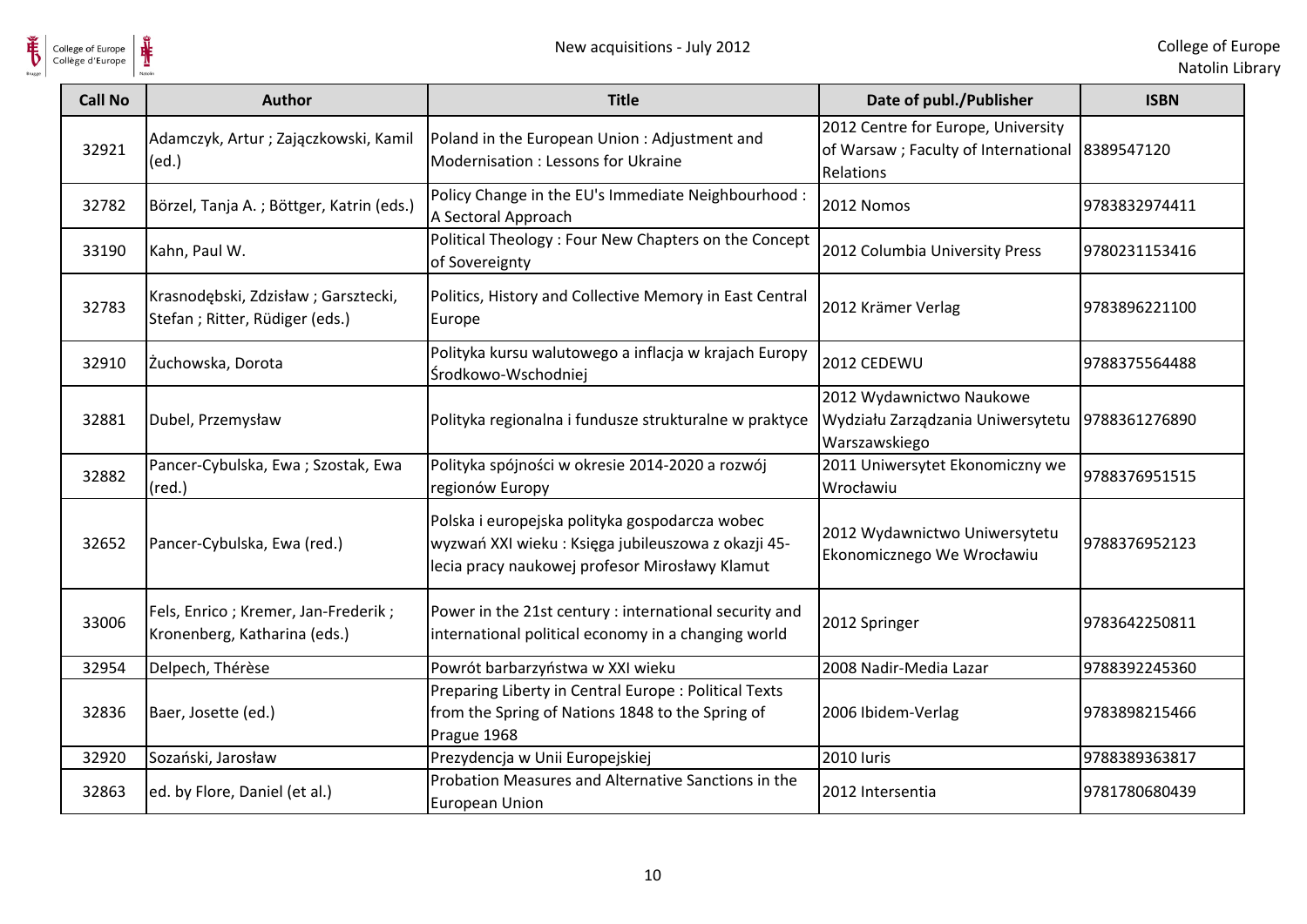

| <b>Call No</b> | <b>Author</b>                                          | <b>Title</b>                                                                                            | Date of publ./Publisher                                        | <b>ISBN</b>   |
|----------------|--------------------------------------------------------|---------------------------------------------------------------------------------------------------------|----------------------------------------------------------------|---------------|
| 32960          | Cichocki, Marek A.                                     | Problem politycznej jedności w Europie                                                                  | 2012 Polski Instytu Spraw<br>Międzynarodowych                  | 9788362453351 |
| 32905          | Bernstein, Peter L.                                    | Przeciw bogom : Niezwykłe dzieje ryzyka                                                                 | 2011 Kurhaus                                                   | 9788393291922 |
| 32909          | Wawrzyk, Piotr; Wojtaszczyk,<br>Konstanty Adam (red.)  | Przestrzeń wolności, bezpieczeństwa i sprawiedliwości<br>w Unii Europejskiej : słownik                  | 2011 Oficyna Wydawnicza ASPRA-JR 9788375452891                 |               |
| 33158          | Pomian, Krzysztof                                      | Przeszłość jako przedmiot wiary : historia i filozofia w<br>myśli średniowiecza                         | 2009 Wydawnictwa Uniwersytetu<br>Warszawskiego                 | 9788323505488 |
| 33157          | Pomian, Krzysztof                                      | Przeszłość jako przedmiot wiedzy                                                                        | 2010 Wydawnictwa Uniwersytetu<br>Warszawskiego                 | 9788323506744 |
| 32908          | Gnesotto, Nicole                                       | Przyszłość Europy strategicznej                                                                         | 2012 Polski Instytut Spraw<br>Międzynarodowych                 | 9788362453290 |
| 33070          | Spector, Paul                                          | Psychologie du travail et des organisations                                                             | 2011 De Boeck                                                  | 9782804108038 |
| 32811          | Ferry, Luc ; Vincent, Jean-Didier                      | Qu'est-ce que l'homme ?                                                                                 | 2010 Odile Jacob                                               | 9782738124111 |
| 33038          | Farrand, Robert William; Frendak-<br>Blume, Allison    | Reconstruction and Peace Building in the Balkans: The<br>Brčko Experience                               | 2011 Rowman & Littlefield<br>Publishers                        | 9781442212350 |
| 33007          | Erdmann, Gero; Kneuer, Marianne<br>(ed.)               | Regression of Democracy?                                                                                | 2011 VS Verlag                                                 | 9783531182162 |
| 33008          | Schaap, Linze; Daemen, Harry (eds.)                    | Renewal in European Local Democracies : Puzzles,<br><b>Dilemmas and Options</b>                         | 2012 Springer VS                                               | 9783531187624 |
| 32795          | Brunelle, Dorval (dir.)                                | Repenser l'Atlantique : Commerce, immigration,<br>sécurité                                              | 2012 Bruylant                                                  | 9782802735335 |
| 32852          | Exadaktylos, Theofanis; Radaelli,<br>Claudio M. (ed.)  | Research Design in European Studies : Establishing<br>Causality in Europeanization                      | 2012 Palgrave Macmillan                                        | 9780230285316 |
| 32624          | Cline, William R.; Wolff, Guntram<br>(eds.)            | Resolving the European Debt Crisis                                                                      | 2012 Peterson Institute for<br><b>International Economics</b>  | 9780881326420 |
| 32838          | Lane, David; Lengyel, György. Tholen,<br>Jochen (eds.) | Restructuring of the Economic Elites after State<br>Socialism: Recruitment, Institutions, and Attitudes | 2007 Ibidem Verlag                                             | 9783898217545 |
| 33000          | Scholten-Verheijen, Irene et al.                       | Roadmap to EU food law                                                                                  | 2012 SDU Uitgevers : Eleven<br><b>International Publishing</b> | 9789490947262 |
| 33112          | Börzel, Tanja A. et al. (ed.)                          | Roads to Regionalism : Genesis, Design, and Effects of<br><b>Regional Organizations</b>                 | 2012 Ashgate                                                   | 9781409434641 |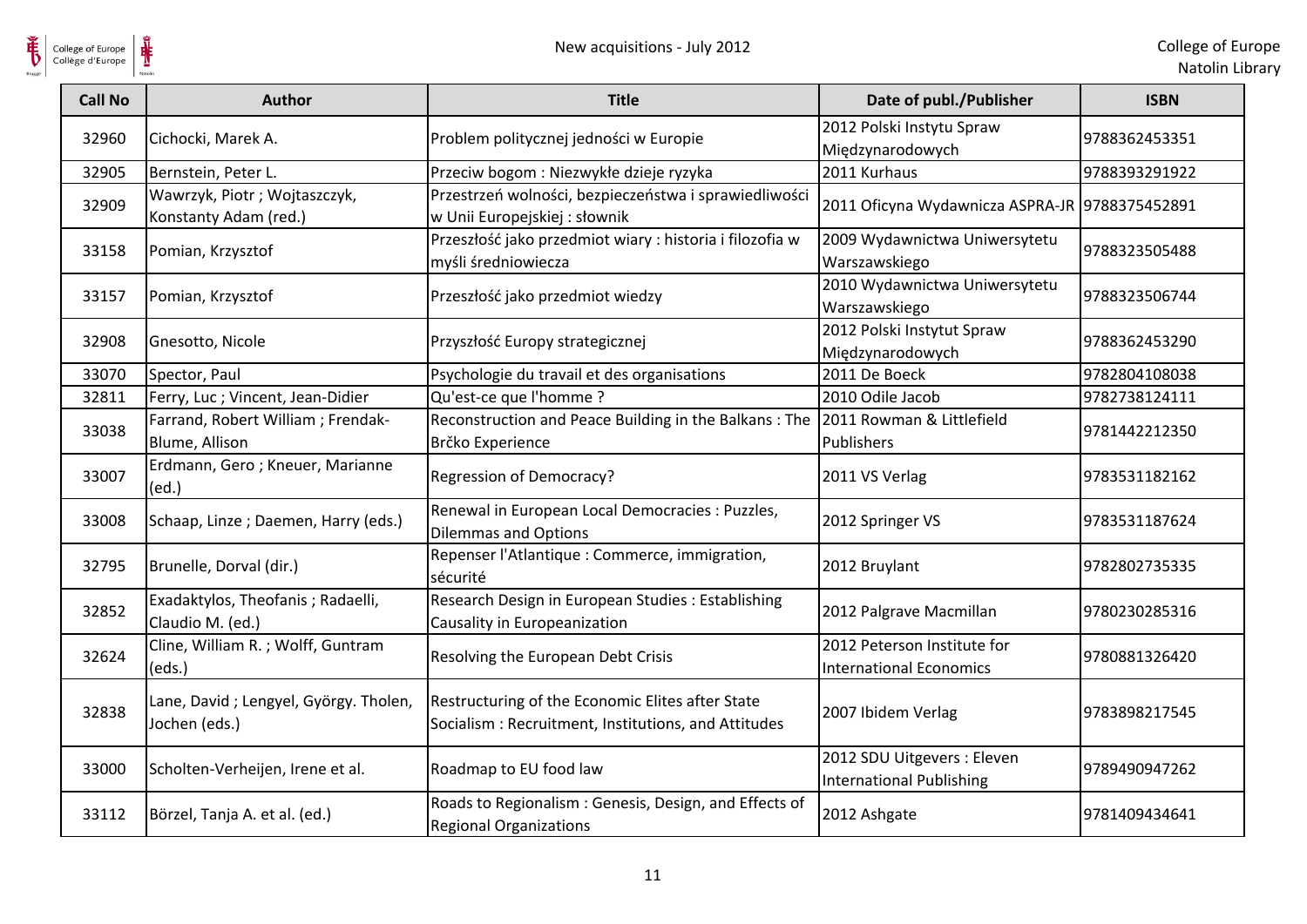

| <b>Call No</b> | <b>Author</b>                                                 | <b>Title</b>                                                                                                                                                | Date of publ./Publisher                                | <b>ISBN</b>   |
|----------------|---------------------------------------------------------------|-------------------------------------------------------------------------------------------------------------------------------------------------------------|--------------------------------------------------------|---------------|
| 32907          | Pudło, Anna                                                   | Rola drugich izb parlamentów państw członkowskich w 2011 Instytut Wydawniczy<br>sprawach Unii Europejskiej w świetle regulacji<br>krajowych i unijnych      | EuroPrawo: Wydawnictwo<br>Akademii L. Koźmińskiego     | 9788376270661 |
| 32997          | Bilen'kyĭ, Serhiĭ                                             | Romantic Nationalism in Eastern Europe: Russian,<br>Polish, and Ukrainian Political Imaginations                                                            | 2012 Stanford University Press                         | 9780804778060 |
| 32904          | Kołodziej, Tomasz                                             | Rządowa koordynacja polityki europejskiej w Polsce:<br>ewolucja systemowa w okresie od aplikacji o<br>członkostwo do prezydencji w Radzie Unii Europejskiej | <b>2012 Difin</b>                                      | 9788376416007 |
| 32883          | Łętowska, Ewa; Sobczak, Krzysztof                             | Rzeźbienie państwa prawa: 20 lat później                                                                                                                    | 2012 Wolters Kluwer Polska                             | 9788326438967 |
| 33017          | Berkum, Siemen van ; Bogdanov,<br>Natalija                    | Serbia on the Road to EU Accession : Consequences for<br>Agricultural Policy and the Agri-food Chain                                                        | <b>2012 CABI</b>                                       | 9781780641454 |
| 32000          | Grabowska, Marta (red.)                                       | Sieci informacyjne Unii Europejskiej w Polsce                                                                                                               | 2012 Centrum Europejskie<br>Uniwersytetu Warszawskiego | 8389547139    |
| 32898          | Havel, Václav                                                 | Siła bezsilnych i inne eseje                                                                                                                                | 2011 Agora                                             | 9788326806377 |
| 32864          | Cantillon, Bea; Verschueren, Herwig;<br>Ploscar, Paula (eds.) | Social Inclusion and Social Protection in the EU:<br>Interactions between Law and Policy                                                                    | 2012 Intersentia                                       | 9781780680569 |
| 33113          | Kubal, Agnieszka                                              | Socio-Legal Integration : Polish Post-2004 EU<br>Enlargement Migrants in the United Kingdom                                                                 | 2012 Ashgate                                           | 9781409436997 |
| 32884          | Sztompka, Piotr                                               | Socjologia : analiza społeczeństwa                                                                                                                          | 2012 Wydawnictwo Znak                                  | 9788324018956 |
| 32965          | Bassin, Mark; Kelly, Catriona (eds.)                          | Soviet and Post-Soviet Identities                                                                                                                           | 2012 Cambridge University Press                        | 9781107011175 |
| 32983          | Shosky, John                                                  | Speaking to Lead: How to Make Speeches That Make a<br>Difference                                                                                            | 2010 Biteback                                          | 9781849540131 |
| 32885          | Mitręga, Marian (red. nauk.)                                  | Społeczna, ekonomiczna i polityczna tożsamość państw 2012 Wydawnictwo Uniwersytetu<br>europejskich                                                          | <b>Śląskiego</b>                                       | 9788361975564 |
| 32814          | Beevor, Antony                                                | Stalingrad                                                                                                                                                  | 2010 Librairie générale française                      | 9782253150954 |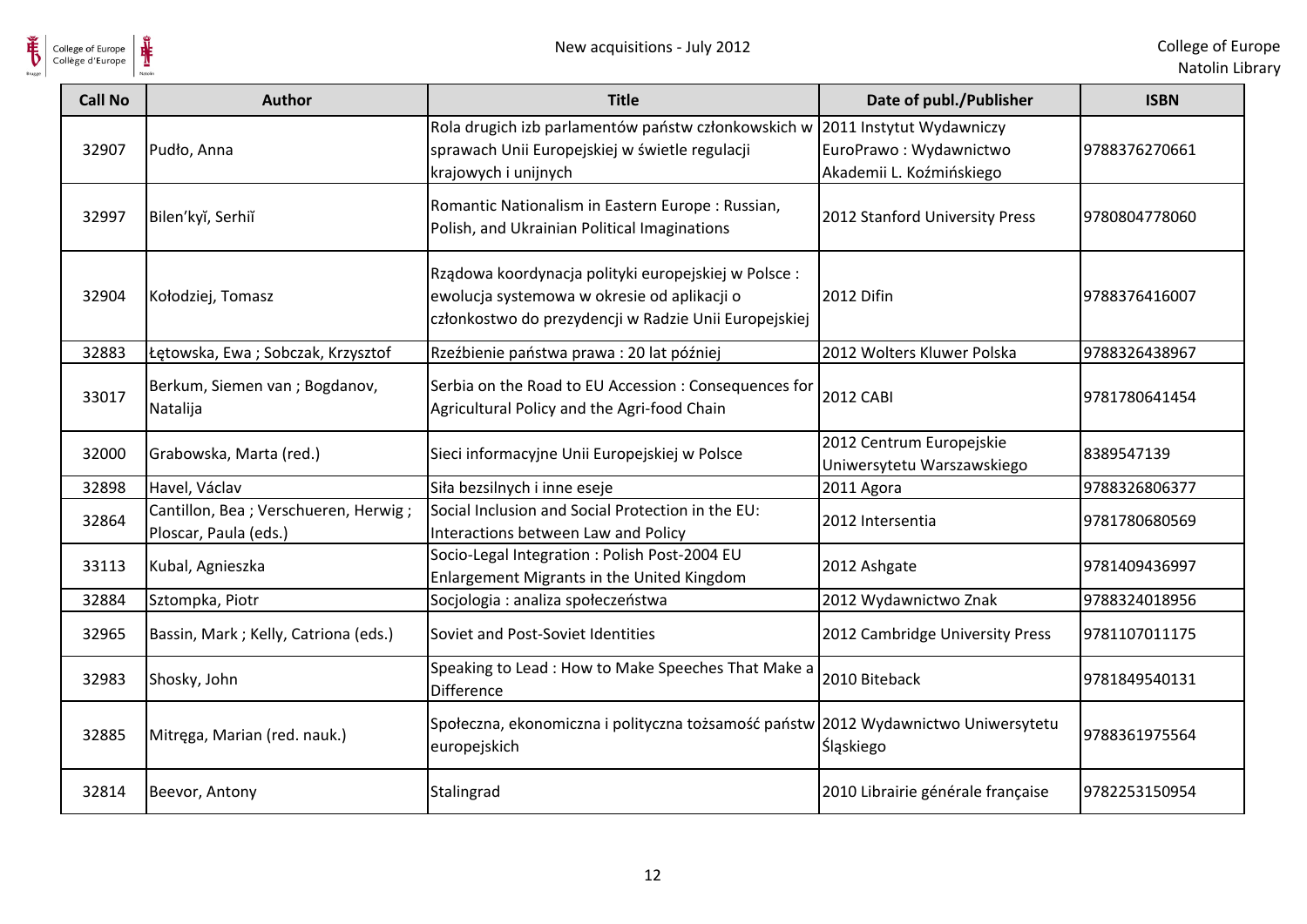

| College of Europe<br>Collège d'Europe |                                                                     | New acquisitions - July 2012                                                                                                       |                                                              | College of Eur<br>Natolin Lib |
|---------------------------------------|---------------------------------------------------------------------|------------------------------------------------------------------------------------------------------------------------------------|--------------------------------------------------------------|-------------------------------|
| <b>Call No</b>                        | <b>Author</b>                                                       | <b>Title</b>                                                                                                                       | Date of publ./Publisher                                      | <b>ISBN</b>                   |
| 32906                                 | Grochalski, Stefan Marek (red.)                                     | Status prawny obywatela Unii Europejskiej                                                                                          | 2011 Wyższa Szkoła Biznesu w<br>Dąbrowie Górniczej           | 9788362897117                 |
| 32927                                 | Buden, Boris                                                        | Strefa przejścia: O końcu postkomunizmu                                                                                            | 2012 Wydawnictwo Krytyki<br>Politycznej                      | 9788362467419                 |
| 32902                                 | Żelichowski, Ryszard                                                | Terytoria zamorskie Wielkiej Brytanii, Francji i<br>Niderlandów oraz niektóre europejskie terytoria<br>specjalne a Unia Europejska | 2011 Instytut Studiów Politycznych<br>Polskiej Akademii Nauk | 9788360580806                 |
| 32973                                 | Dumas, Charles ; Choyleva, Diana                                    | The American Phoenix: and Why China and Europe<br>Will Struggle After the Coming Slump                                             | 2011 Profile Books                                           | 9781846685644                 |
| 32989                                 | Dabashi, Hamid                                                      | The Arab Spring: The End of Postcolonialism                                                                                        | 2012 Zed Books                                               | 9781780322230                 |
| 32975                                 | Erskine, Ralph; Smith, Michael (eds.)                               | The Bletchley Park Codebreakers                                                                                                    | 2011 Biteback Publishing                                     | 9781849540780                 |
| 32826                                 | Obradovic, Daniela ; Pleines, Heiko<br>(eds.)                       | The Capacity of Central and East European Interest<br>Groups to Participate in EU Governance                                       | 2007 Ibidem-Verlag                                           | 9783898217507                 |
| 33057                                 | Rennie, David                                                       | The continent or the open sea : does Britain have a<br>European future?                                                            | 2012 CER                                                     | 9781907617096                 |
| 32966                                 | Hobson, John M.                                                     | The Eurocentric Conception of World Politics: Western<br>International Theory, 1760-2010                                           | 2012 Cambridge University Press                              | 9781107604544                 |
| 33114                                 | Dosenrode-Lynge, Sören Zibrandt von<br>(ed.)                        | The European Union after Lisbon : Polity, Politics,<br>Policy                                                                      | 2012 Ashgate                                                 | 9781409438212                 |
| 32854                                 | Gänzle, Stefan; Grimm, Sven; Makhan,<br>Davina (ed.)                | The European Union and global development : an<br>enlightened superpower in the making?                                            | 2012 Palgrave Macmillan                                      | 9780230319677                 |
| 32994                                 | Teixeira, Nuno Severiano; Pinto,<br>António Costa (ed.)             | The Europeanization of Portuguese Democracy                                                                                        | 2012 Social Science Monographs                               | 9780880339469                 |
| 32778                                 | Baldersheim, Harald ; Bátora, Jozef<br>(eds.)                       | The Governance of Small States in Turbulent Times:<br>The Exemplary Cases of Norway and Slovakia                                   | 2012 Barbara Budrich Publishers                              | 9783866494305                 |
| 33009                                 | Stelkens, Ulrich ; Weiß, Wolfgang ;<br>Mirschberger, Michael (eds.) | The Implementation of the EU Services Directive :<br>Transposition, Problems and Strategies                                        | 2012 T.M.C. Asser Press ; Springer                           | 9789067048392                 |
| 32968                                 | Trybus, Martin; Rubini, Luca (eds.)                                 | The Lisbon Treaty and the Future of European Law and<br>Policy                                                                     | 2012 Edward Elgar                                            | 9780857932556                 |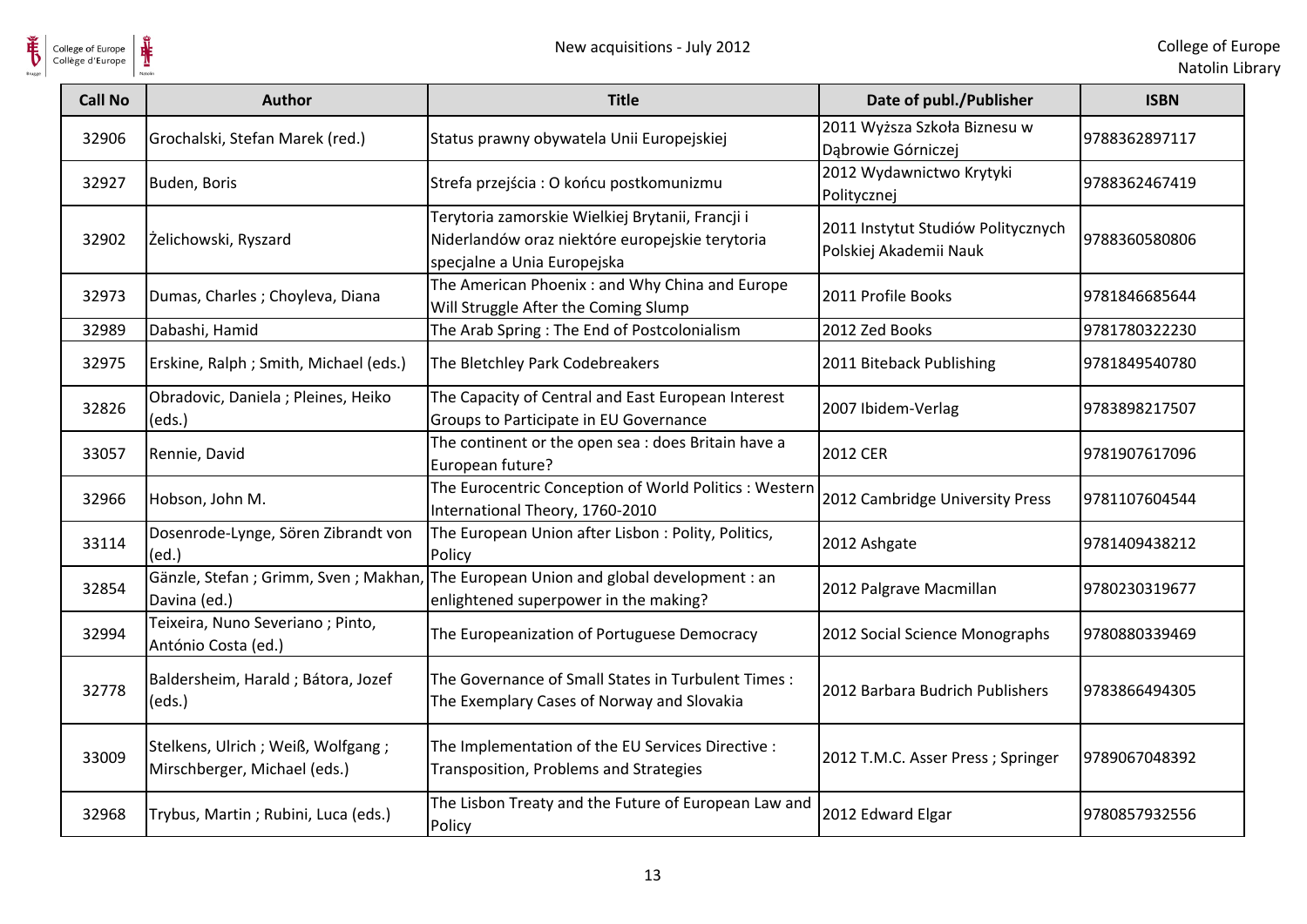



| College of Europe<br>Collège d'Europe | New acquisitions - July 2012                                |                                                                                                                             |                                                           | College of Eur<br>Natolin Lib |
|---------------------------------------|-------------------------------------------------------------|-----------------------------------------------------------------------------------------------------------------------------|-----------------------------------------------------------|-------------------------------|
| <b>Call No</b>                        | <b>Author</b>                                               | <b>Title</b>                                                                                                                | Date of publ./Publisher                                   | <b>ISBN</b>                   |
| 33010                                 | McKenzie, Richard B.; Tullock, Gordon                       | The New World of Economics : A Remake of a Classic<br>for New Generations of Economics Students                             | 2012 Springer                                             | 9783642273636                 |
| 32985                                 | Diuk, Nadia                                                 | The Next Generation in Russia, Ukraine, and Azerbaijan 2012 Rowman & Littlefield<br>: Youth, Politics, Identity, and Change | <b>Publishers</b>                                         | 9780742549456                 |
| 32996                                 | Fuller, Robert Lynn                                         | The Origins of the French Nationalist Movement, 1886-<br>1914                                                               | 2012 McFarland & Company                                  | 9780786468096                 |
| 32737                                 | Bentley, Jerry H. (ed.)                                     | The Oxford Handbook of World History                                                                                        | 2011 Oxford University Press                              | 9780199235810                 |
| 32901                                 | Wesołowski, Włodzimierz; Słomczyński<br>Kazimierz M. (red.) | Tożsamość, zaufanie, integracja: Polska i Europa                                                                            | 2012 Wydawnictwo IFIS PAN                                 | 9788376830506                 |
| 32886                                 | Węc, Janusz Józef                                           | Traktat Lizboński: polityczne aspekty reformy<br>ustrojowej Unii Europejskiej w latach 2007-2009                            | 2011 Księgarnia Akademicka                                | 9788376381527                 |
| 32887                                 | Wróbel, Andrzej (red. nauk.)                                | Traktat o funkcjonowaniu Unii Europejskiej. T. 1, (Art. 1<br>89)                                                            | 2012 Wolters Kluwer Polska                                | 9788326416705                 |
| 32888                                 | Wróbel, Andrzej (red. nauk.)                                | Traktat o funkcjonowaniu Unii Europejskiej. T. 2, (Art.<br>$90 - 222$                                                       | 2012 Wolters Kluwer Polska                                | 9788326416415                 |
| 32889                                 | Wróbel, Andrzej (red. nauk.)                                | Traktat o funkcjonowaniu Unii Europejskiej. T. 3, (Art.<br>223-358)                                                         | 2012 Wolters Kluwer Polska                                | 9788326415586                 |
| 32903                                 | Barcz, Jan                                                  | Traktat z Lizbony : wybrane aspekty prawne działań<br>implementacyjnych                                                     | 2012 LexisNexis                                           | 9788376209876                 |
| 33119                                 | Lagadec, Erwan                                              | Transatlantic Relations in the 21st Century : Europe,<br>America and the rise of the rest                                   | 2012 Routledge                                            | 9780415683210                 |
| 32890                                 | Polonska-Kimunguyi, Eva; Kimunguyi,<br>Patrick (ed.)        | Transitions Revisited: Central and Eastern Europe<br>twenty years after the Soviet Union /                                  | 2012 Scholar                                              | 9788373835443                 |
| 32932                                 | Dumała, Hanna                                               | Transnarodowe sieci terytorialne w Europie                                                                                  | 2012 Wydawnictwo Uniwersytetu<br>Marii Curie-Skłodowskiej | 9788377841266                 |
| 32786                                 | Müller-Graff, Peter-Christian;<br>Kabaalioglu, Haluk (eds.) | Turkey and the European Union: Different Dimensions 2012 Nomos                                                              |                                                           | 9783832975463                 |
| 32931                                 | Sobotka, Bartosz                                            | Tworzenie polskiego systemu pomocy rozwojowej                                                                               | 2012 CEDEWU                                               | 9788375564709                 |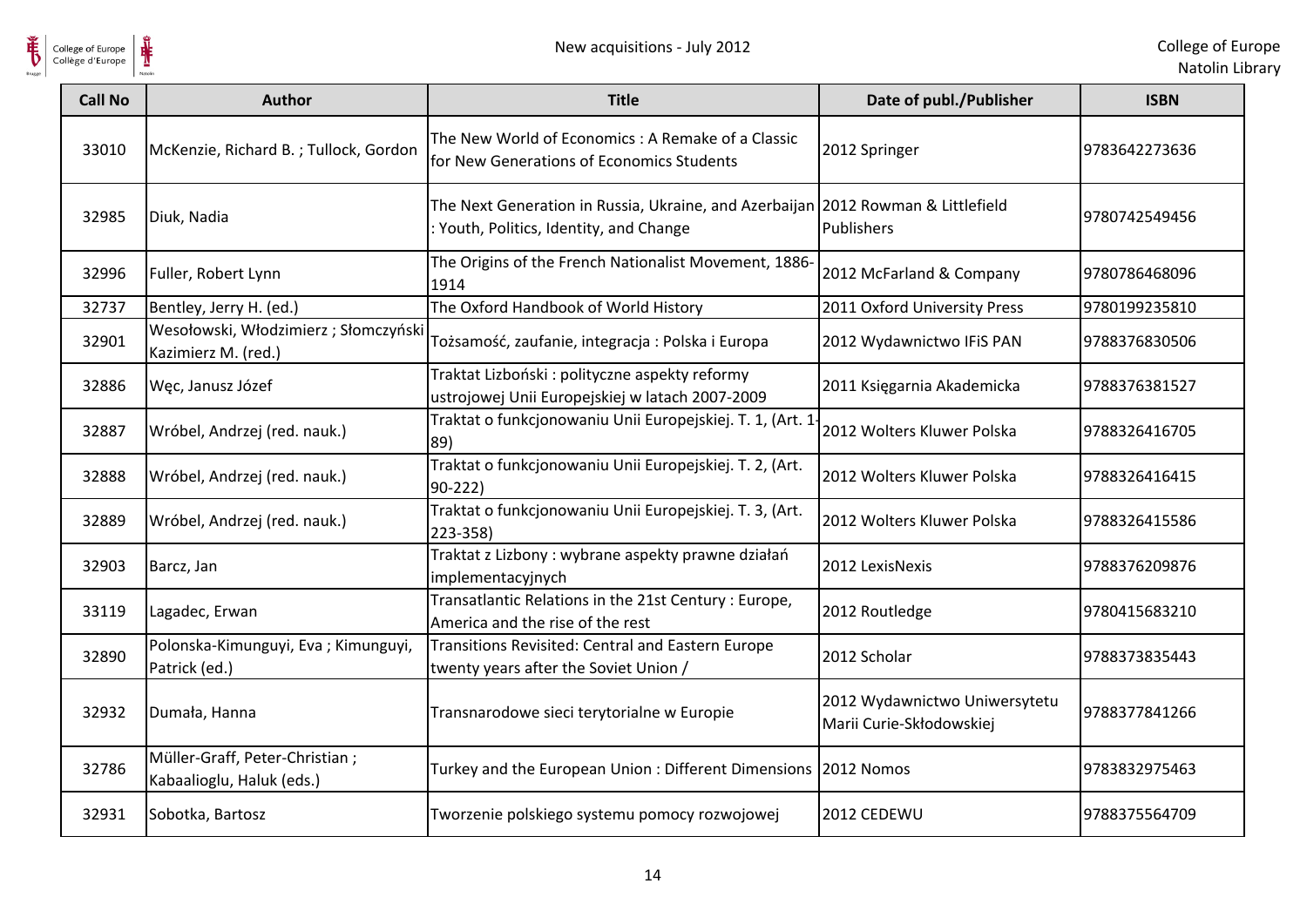



| <b>Call No</b> | <b>Author</b>                                                    | <b>Title</b>                                                                                                                                                                          | Date of publ./Publisher                                   | <b>ISBN</b>   |
|----------------|------------------------------------------------------------------|---------------------------------------------------------------------------------------------------------------------------------------------------------------------------------------|-----------------------------------------------------------|---------------|
| 32955          | Parzymies, Stanisław; Popiuk-Rysińska,<br>Irena (red.)           | Udział Polski w organizacjach międzynarodowych                                                                                                                                        | 2012 Wydawnictwo Naukowe<br>Scholar                       | 9788373835597 |
| 32891          | Kuśnierz, Robert                                                 | Ukraina w latach kolektywizacji i Wielkiego Głodu<br>$(1929-1933)$                                                                                                                    | 2012 Wydawnictwo Adam<br>Marszałek                        | 9788377802571 |
| 33051          | Ratka, Edmund ; Spaiser, Olga A. (eds.)                          | Understanding European Neighbourhood Policies :<br>Concepts, Actors, Perceptions                                                                                                      | 2012 Nomos                                                | 9783832972035 |
| 32821          | Gallo, Max                                                       | Une histoire de la Deuxième Guerre mondiale : 1944-<br>1945, le triomphe de la liberté                                                                                                | 2012 Editions XO                                          | 9782845635227 |
| 32928          | Mikołajewicz, Zbigniew (red.)                                    | Uwarunkowania i instrumenty polityki rozwoju<br>regionalnego w warunkach integracji europejskiej i<br>światowego kryzysu gospodarczego                                                | 2011 Wydawnictwo Uniwersytetu<br>Opolskiego               | 9788373954564 |
| 32957          | Brent, Jonathan                                                  | Wewnątrz archiwów Stalina                                                                                                                                                             | 2011 Wydawnictwo Albatros A.<br>Kuryłowicz                | 9788376595450 |
| 32900          | Mich, Włodzimierz; Nowak, Jakub<br>$(\text{red.})$               | Wokół teorii stosunków międzynarodowych                                                                                                                                               | 2012 Wydawnictwo Uniwersytetu<br>Marii Curie-Skłodowskiej | 9788377841068 |
| 32998          | Shosky, John                                                     | Words of our time : speeches that made a difference<br>2001-2011                                                                                                                      | 2012 Biteback                                             | 9781849541770 |
| 32930          | Potorski, Radosław (red.)                                        | Współpraca policyjna i sądowa w sprawach karnych w<br>Unii Europejskiej : geneza, struktury, działania                                                                                | 2011 Wydawnictwo Adam<br>Marszałek                        | 9788377800010 |
| 32938          | Kalisz-Prakopik, Anna; Leszczyński,<br>Leszek; Liżewski, Bartosz | Wykładnia prawa: model ogólny a perspektywa<br>Europejskiej Konwencji Praw Człowieka i prawa Unii<br>Europejskiej                                                                     | 2011 Wydawnictwo Uniwersytetu<br>Marii Curie-Skłodowskiej | 9788377840603 |
| 32892          | Sobczak, Eugeniusz                                               | Wykorzystanie funduszy unijnych a spójność społeczno-2012 Oficyna Wydawnicza<br>ekonomiczna w rozwoju regionów                                                                        | Politechniki Warszawskiej                                 | 9788378140054 |
| 32917          | Gruszczyńska, Beata et al.                                       | Wymiar sprawiedliwości w Unii Europejskiej:<br>podstawowe parametry dla Polski i pozostałych krajów 2011 Instytut Wymiaru<br>(na podst. zmodyfikowanych danych raportu CEPEJ<br>2010) | Sprawiedliwości: Oficyna Naukowa                          | 9788377370346 |